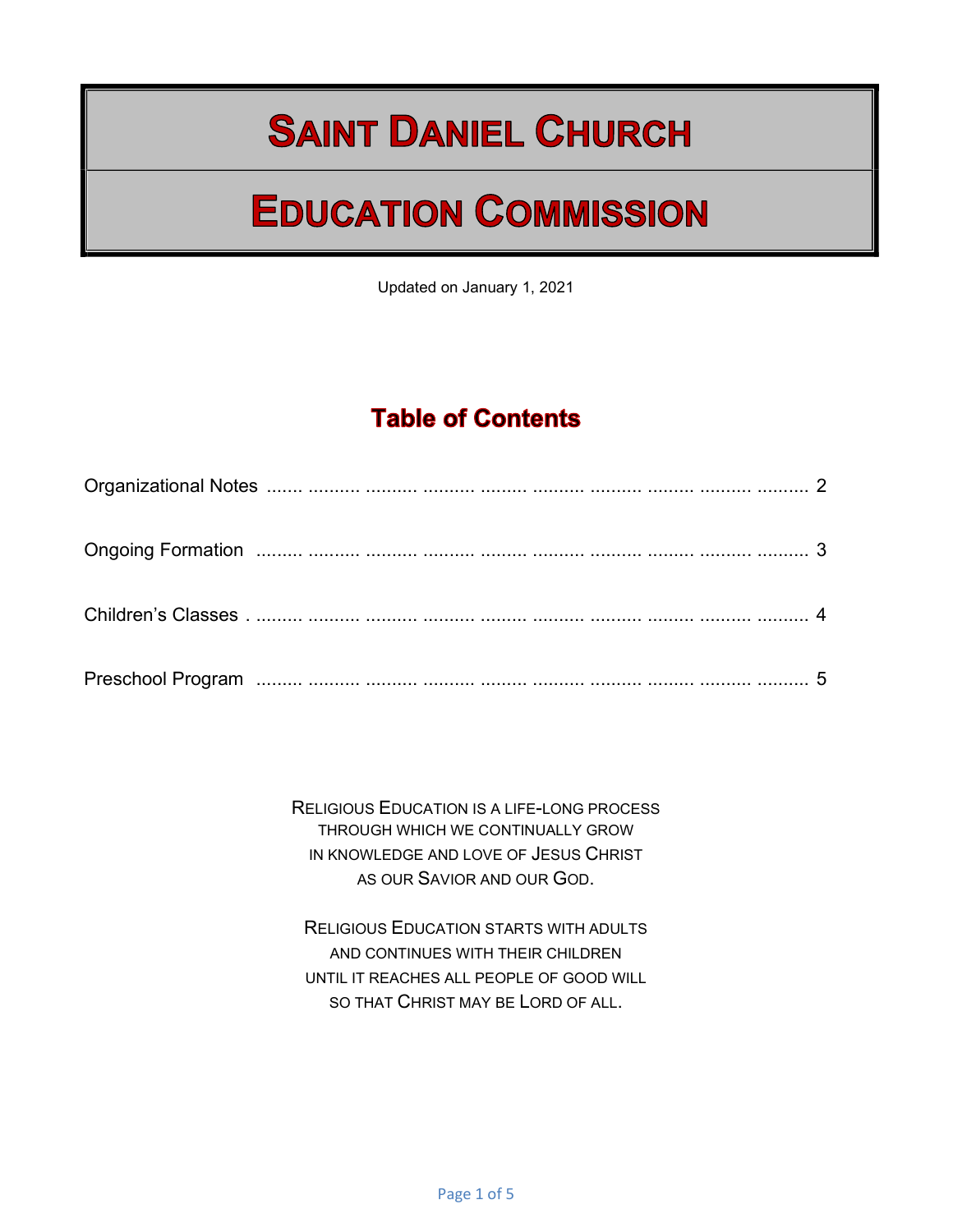# Organizational Notes for the Education Commission

#### Purpose of the Commission

- The Education Commissions engages in both evangelization and catechesis within the parish community.
- The Education Commission also provides programs for ongoing religious education for all age groups.
- The primary focus of this Commission is on developing an adult faith that produces Catholic leaders.

#### Commission Leadership

- The Pastor appoints a parish staff member to serve as the Director of the Education Commission.
- The Commission Director meets with the Pastor and the Staff Council regarding the goals of this Commission.
- The Director meets with all the commission members on a regular basis, both individually and as groups.

#### Commission Membership

- The Commission members are either the leaders or designated representatives from each organization.
- Each year, the commission members are (re-)appointed by the Director in consultation with the Pastor.
- The Director recommends a commission member to the Pastor for membership on the parish council.

#### Education Commission Staff

- Education Director: Karen Gulvas, 630-384-0137, karen@stdaniel.org
	- o Religion Classes for grade school students in our parish
	- o Bible-Kids Preschool program for our local community
- Formation Director: Fr. James Dvorscak, 630-384-0123, pastor@stdaniel.org
	- o Pastor's Forum, ChristLife Course, RCIA Converts, Prayer Groups
	- $\circ$  Liaison for adult formation activities around the diocese and in our cluster of parishes
- Scripture Study: Diane Ahlemeyer: retired religious education director
	- o Tuesday morning Scripture Study sessions as scheduled
	- o Contact Diane through the Education Office
- Secretarial Services for Religion Classes and for Child Protection
	- o Education Secretary: Judy Badger, 630-384-0125, reo@stdaniel.org
	- o Protecting God's Children: Marybride Misar, 630-384-0124, info@stdaniel.org

Thank you to all the many volunteers in all our religious education programs, including those who are involved in ongoing formation and children's classes. We also appreciate the efforts of our preschool staff.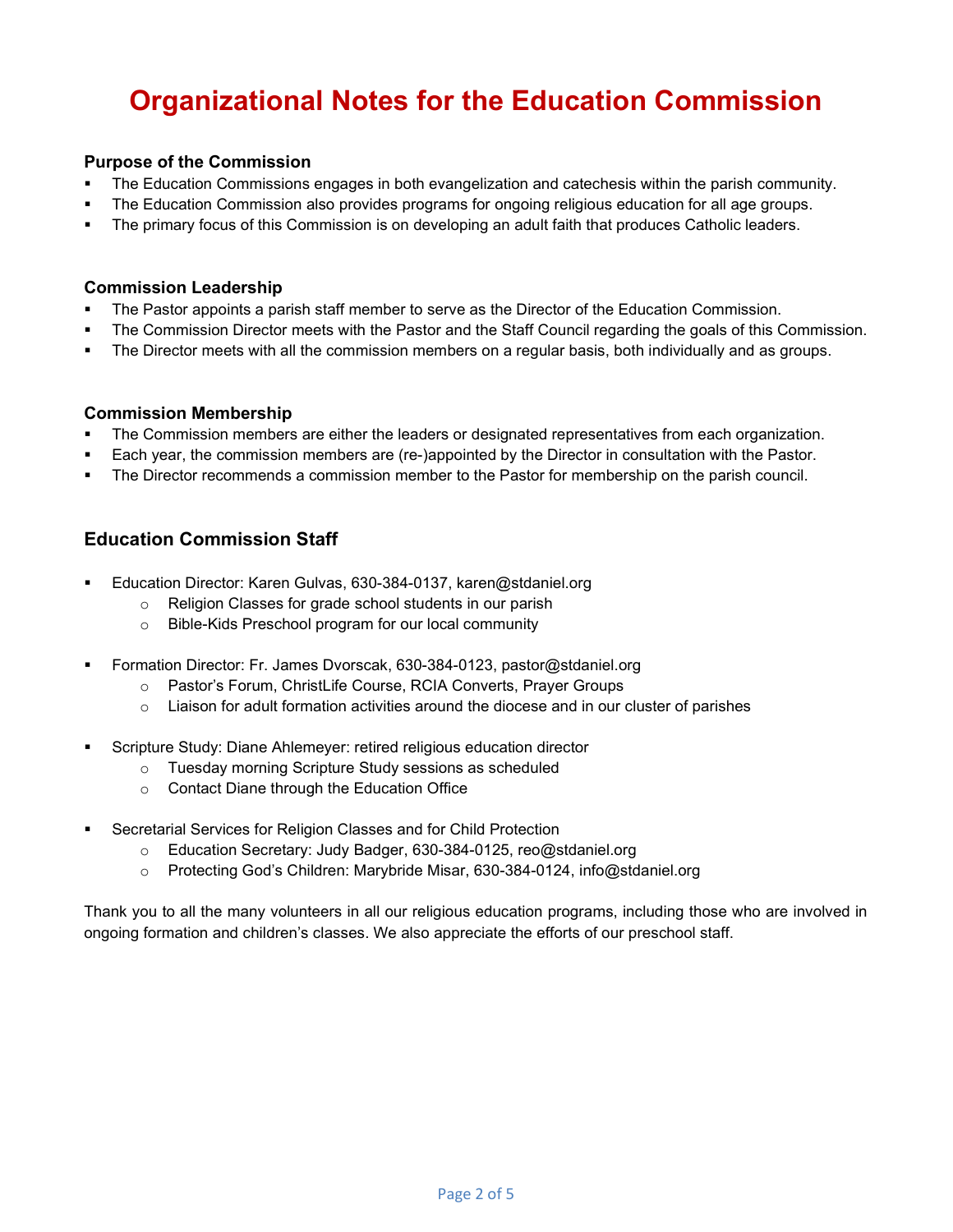## Ongoing Formation

Our Vision. Our ongoing formation programs are designed for parishioners who have completed their sacraments of Christian Initiation, and for adults who wish to complete their sacraments of Christian Initiation in the Catholic Church. Faith is a life-long learning process within a parish community that prays, learns, and serves together.

CHRISTLIFE Course. CHRISTLIFE helps people to discover Jesus Christ personally, to follow Him in their daily lives as Catholic Christian disciples, and to share Him with others. The three parts of CHRISTLIFE are Discovering Christ, Following Christ, and Sharing Christ. For more information, please contact the Pastor's office.

Prayer Partners. In coordination with the Service Commission, our parish promotes adult prayer groups called Prayer Partners. The small faith-sharing groups for adults engage in prayer, learning and service for the purpose of establishing Acts 2:42 communities of Intentional Disciples.

Adult Formation. In addition to our local parish programs, our parish also promotes adult formation events and activities provided by the Diocese of Joliet and neighboring parishes. For more information, please go to www.DioceseofJoliet.org/layformation, or contact the Education Office.

Young Adults. Our parish promotes young adult events and activities provided by the Diocese of Joliet and neighboring parishes. For more information, please go to www.DioceseofJoliet.org/yam, or contact the Education Office.

Youth Ministry. Our parish promotes youth ministry events and activities provided by the Diocese of Joliet and neighboring parishes. For more information, please go to www.DioceseofJoliet.org/ym, or contact the Education Office. There is also more information on our parish website.

**Bible Study.** Our parish conducts its own Catholic Bible Study program on a weekday morning throughout the school year. Please call the Education Office for more information. Our parish also promotes prayer partner groups that include a Bible Study component, through our parish service commission.

Convert Classes. The Rite of Christian Initiation of Adults (RCIA) prepares people for the Sacraments of Christian Initiation. RCIA is for adults who wish to be baptized, to become Catholic, or to complete their sacraments. For more information, please contact the Pastor's office.

Protecting God's Children. Adults who work with children or vulnerable adults in our parish in any capacity are required to take this important diocesan program and to undergo required background checks. For more information, please contact the Parish Office.

Other Programs. Our parish also provides retreats, book study, and family events. We also promote adult prayer and study groups through the Service Commission. For more information, please contact the Education Office.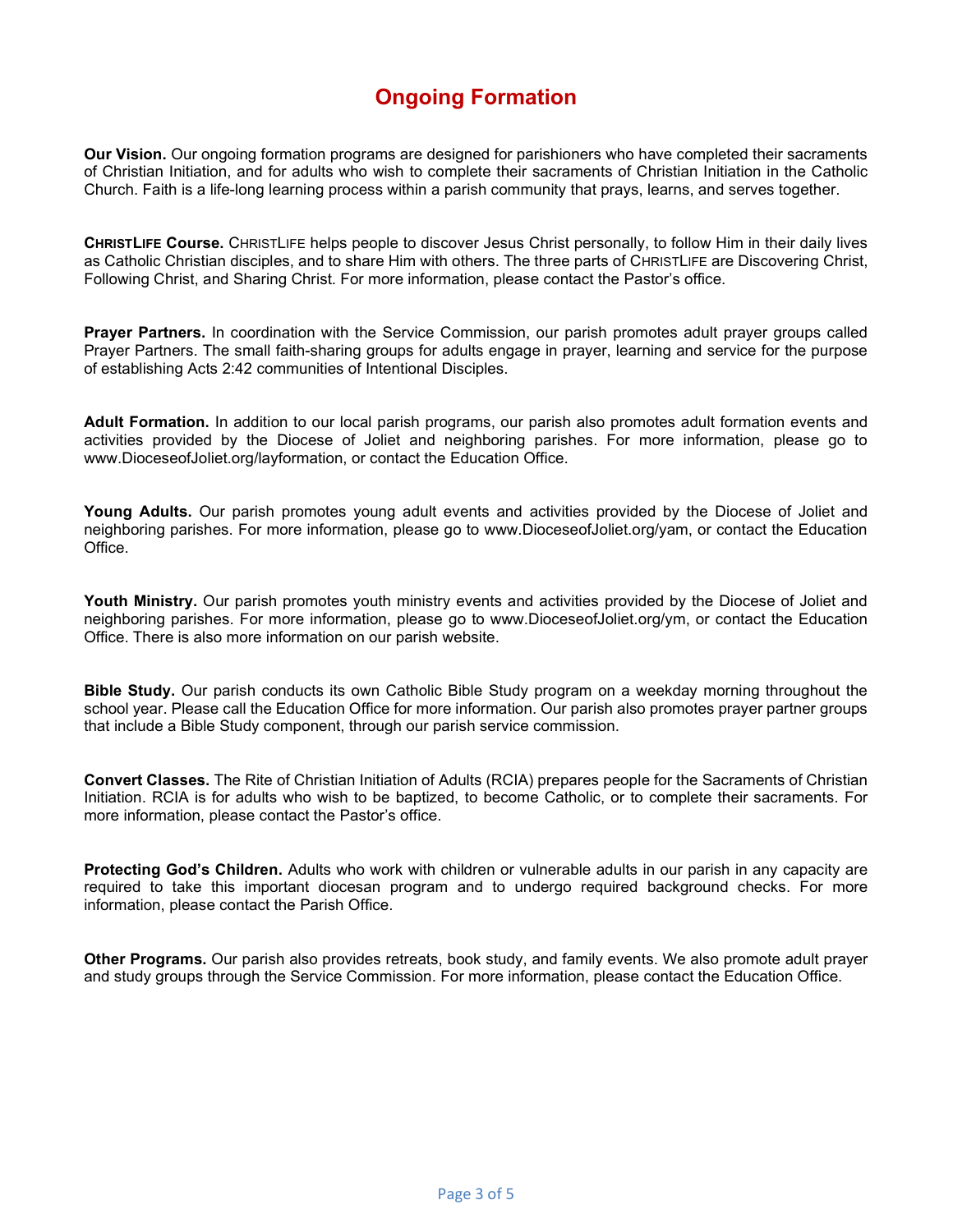## Children's Classes

Our Vision. Religious Education starts with adults who have experienced Christ, who have decided to follow Christ, and who earnestly want to share Christ with others, especially with the young people of our parish community.

Thus, our parish grade school program starts first with the parents, enabling them to know and love their Catholic Christian faith more deeply, so that they can share that faith with their children more personally.

Our program continues with developing knowledgeable and skilled Catechists who can effectively assist the parents in sharing their Catholic Christian faith with their children. This is done through our classroom curriculum.

Our program seeks to fully initiate young people into the Catholic Church so that, at an age-appropriate level, they may continue to experience Christ, follow Christ, and share Christ, as graduates of our grade school program.

Our program is built on the foundation of families who attend Mass together each week, who are serious about living their daily lives as Catholic Christians, and who are active participants in the programs of our parish.

Our program introduces junior high students to activities that will encourage them to join our senior high youth ministry program, so they might discover their age-appropriate roles of service in our parish community.

Finally, our grade school program wants to produce graduates who will continue to practice their Catholic Christian faith throughout their lives and, one day in the future, share that faith with their own children.

Grade School Religion Classes. Our children's religion classes meet on Tuesday evenings from 6:30 to 8:00 p.m., as scheduled, from September through March. Parent meetings are held monthly during these class times.

Our eight-year program requires anyone who has missed any part of our program to make up for that material by independent study and examination by our parish education staff. Otherwise, sacraments may be delayed.

First Confession and First Communion are usually celebrated in second grade. Besides the classes for students, and the monthly parent meetings, there are additional meetings for second grade students and their parents.

Confirmation is usually celebrated in eighth grade. Besides the classes for students, and the monthly parent meetings, there are additional meetings for eighth grade students and their parents. There is also a retreat.

Registration and Scheduling. Information about the current year's schedule of classes and current tuition rates can be found in our parent handbook that is available on our parish website. Financial aid is available for tuition.

Registration is held in the spring in preparation for the fall start of classes. This is necessary for the ordering of the right number of books and materials for the students, as well as for the recruitment of their catechists.

If a student has missed any part of our complete eight-year program, their registration for a particular grade level is contingent upon a covenant for independent study and examination by a parish education staff member.

Thank you for letting us help you share your Catholic Christian faith with your children through participation in our parish grade school religion program. Together we can help form the next generation of Catholic Christians.